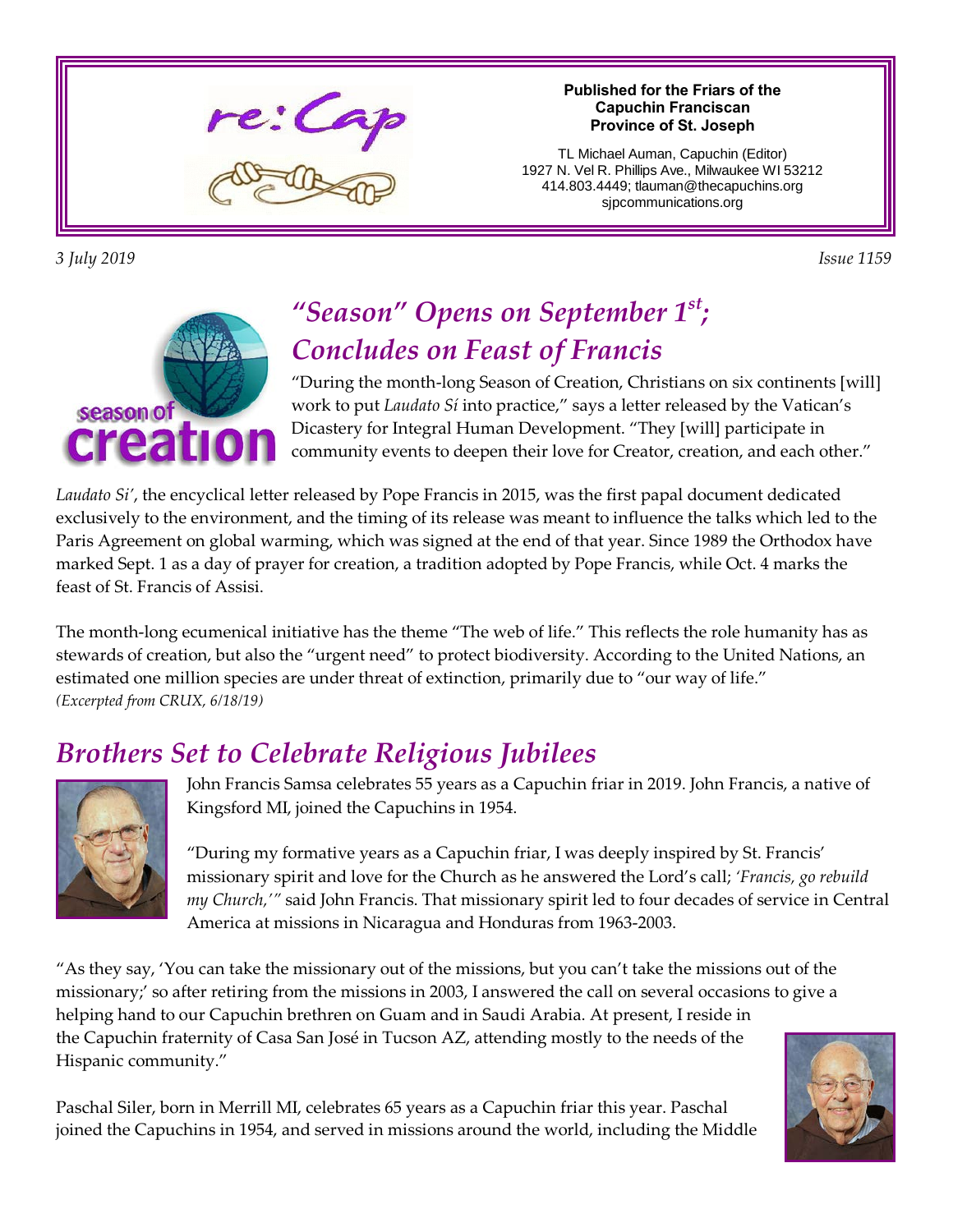East and in Montana. In addition, Paschal served in a leadership capacity as part of the Provincial Council for the Province of St. Joseph.

"I was originally interested in joining the Maryknoll Order and to serve in foreign ministry in China. But attending a preparatory college year at St. Lawrence Seminary attracted me to the Capuchin brotherhood and their ministry in Nicaragua," said Paschal. "My 65 years as a Capuchin have been enriched by the example and enthusiasm of my Capuchin brothers and their ministry to people of different cultures and to the marginalized in society."



Oliver Bambenek, born in Spring Valley MN, celebrates 60 years as a professed friar this year, having joined the order in 1959. Much of Oliver's Capuchin life has focused on education and formation, serving many years at St. Lawrence Seminary and as a pastor at St. Joseph Parish.

"It seems impossible that 60 years have elapsed since I left novitiate and began my life as a professed Capuchin," said Oliver. "I am so grateful to God for calling me to this life, which has brought me together with so many brothers who have guided and directed me on this

journey, and so many others whom I have met through the various ministries I have had over these years."

Keith Clark celebrates 60 years as a professed friar this year. Keith joined the Capuchins in 1959 after attending high school at St. Lawrence Seminary in Mt. Calvary WI. Past ministry experience includes two terms as provincial vicar as well as past president of St. Lawrence Seminary.



"After five years at SLS, the fearful thought that I might want to wear a brown bathrobe and open-toe shoes for the rest of my life entered my head! I had always said that I'm a Capuchin today because of a shoe salesman whom I never met and whose name I didn't know until I had been a Capuchin for 20 years. I stopped in a shoe store in Fond du Lac, and discovered the salesman with whom I was speaking was the man who told my father about Saint Lawrence Seminary without whose casual mention of a seminary near Fond du Lac, I would not be a Capuchin today. "From that point on, the Capuchin Province of Saint Joseph educated me and found me employment for the last sixty years. And I'm very grateful."



Ben Markwell celebrates 60 years as a Capuchin friar this year. Ben joined the Capuchins in 1959. He is a native of Middletown, Ohio. Ben has served for many years in the Middle East, and just recently took up residence in Tucson AZ.

"Having just graduated from high school at Boys Town NE in 1956, then a college student at St. Lawrence, and having never heard of the Capuchins, I was immediately impressed and inspired by the friars," said Ben. "Their humanness, their prayerfulness,

their brotherliness and care for the students — these qualities I have remembered and celebrated throughout the past 60 years. Our province is especially noted for our fraternal spirit. These qualities have inspired and supported me over these many years."

Gerry Pehler celebrates 50 years as a Capuchin friar this year. Born in Arcadia, Wisconsin, Gerry joined the Capuchins in 1969, and has ministered as a pastor at parishes in Wisconsin, Indiana and Michigan, as well as serving in ministry at the Solanus Casey Center in Detroit. Gerry is currently pastor at St. Francis of Assisi Parish in Saginaw MI. Gerry's vocation to become a Capuchin began while attending St. Lawrence Seminary in Mt. Calvary.

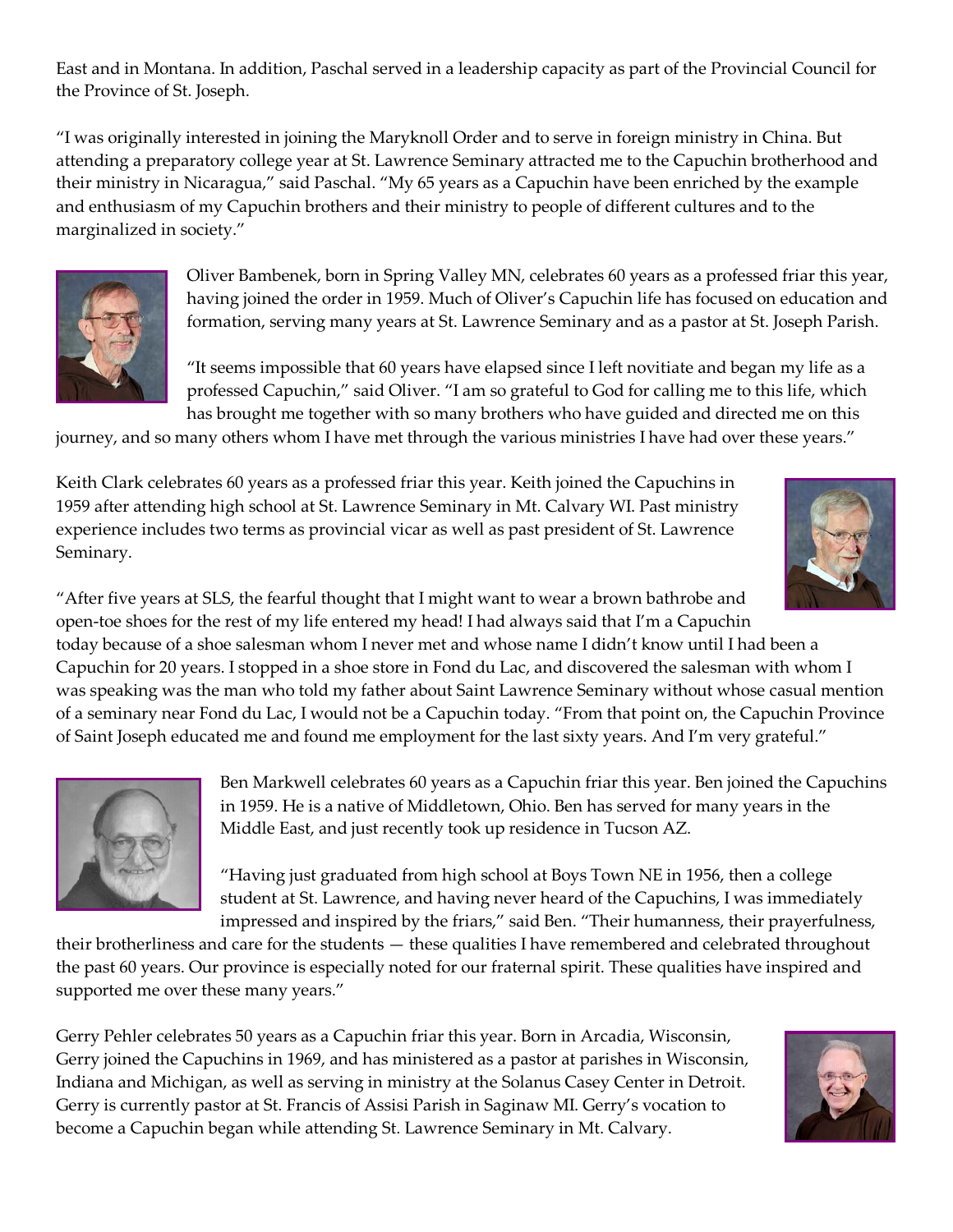"It was only after joining the Capuchins did I come to know and actualize my calling to religious life of what it meant to be a Franciscan, living out my vows in the spirit of St. Francis of Assisi, and the Gospel way of life," said Gerry. "Serving the needs of others in various roles and ministries has brought much joy and satisfaction to my life. Being a Capuchin has always been about reassuring people that they are loved and cared for by God, and that compassion for people is truly a Franciscan charism."

### *We Saw You at the Capuchin Walk*